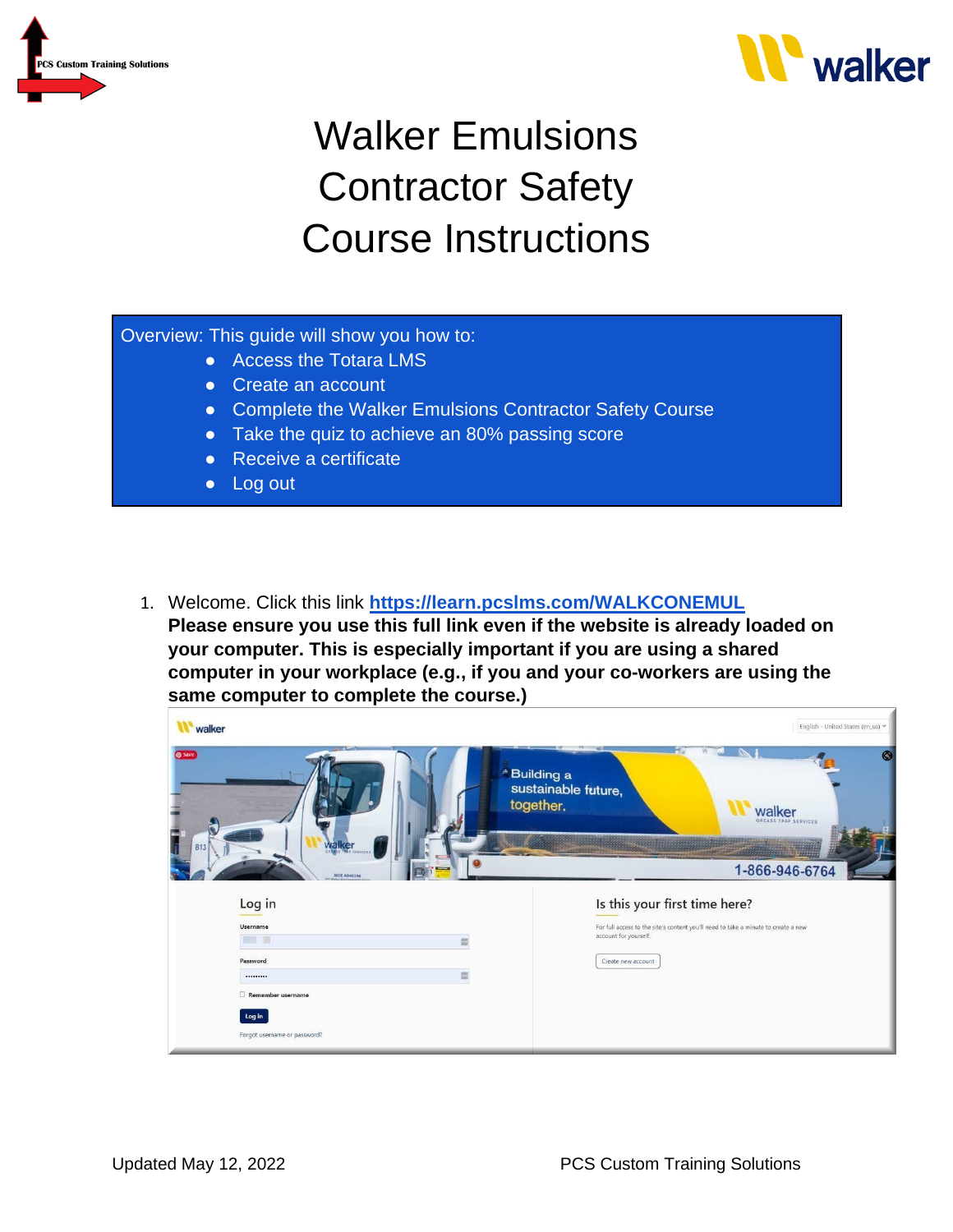2. To register for an account, select **Create New Account**. (right hand side of the screen)

| Log in                                  | Is this your first time here?                                                                               |
|-----------------------------------------|-------------------------------------------------------------------------------------------------------------|
| <b>Username</b>                         | For full access to the site's content you'll need to take a minute to<br>create a new account for yourself. |
| <b>Password</b>                         | Create new account                                                                                          |
| $\Box$ Remember username                |                                                                                                             |
| Log in                                  |                                                                                                             |
| Forgot username or password?            |                                                                                                             |
| Cookies must be enabled in your browser |                                                                                                             |

3. Fill out the New account form. An asterisk denotes a required field. If you don't have an email address, you can leave that field blank. Please remember and/or write down your username and password in case you need to access the course in the future.

| New account                                      |                                                                                                                                                                                                           |
|--------------------------------------------------|-----------------------------------------------------------------------------------------------------------------------------------------------------------------------------------------------------------|
| There are required fields in this form marked *. | Expand all                                                                                                                                                                                                |
| ▼ Choose your username and password              |                                                                                                                                                                                                           |
| Username <sup>*</sup>                            |                                                                                                                                                                                                           |
|                                                  | The password must have at least 8 characters, at least 1 digit(s), at least 1 lower case letter(s), at least 1 upper case letter(s), at least 1 non-alphanumeric<br>character(s) such as as $*$ , -, or # |
| Password                                         | $\Box$ Unmask                                                                                                                                                                                             |
| $\blacktriangleright$ More details               |                                                                                                                                                                                                           |
| <b>Email address</b>                             |                                                                                                                                                                                                           |
| First name <sup>*</sup>                          |                                                                                                                                                                                                           |
| Last name                                        |                                                                                                                                                                                                           |
| <b>City/town</b>                                 |                                                                                                                                                                                                           |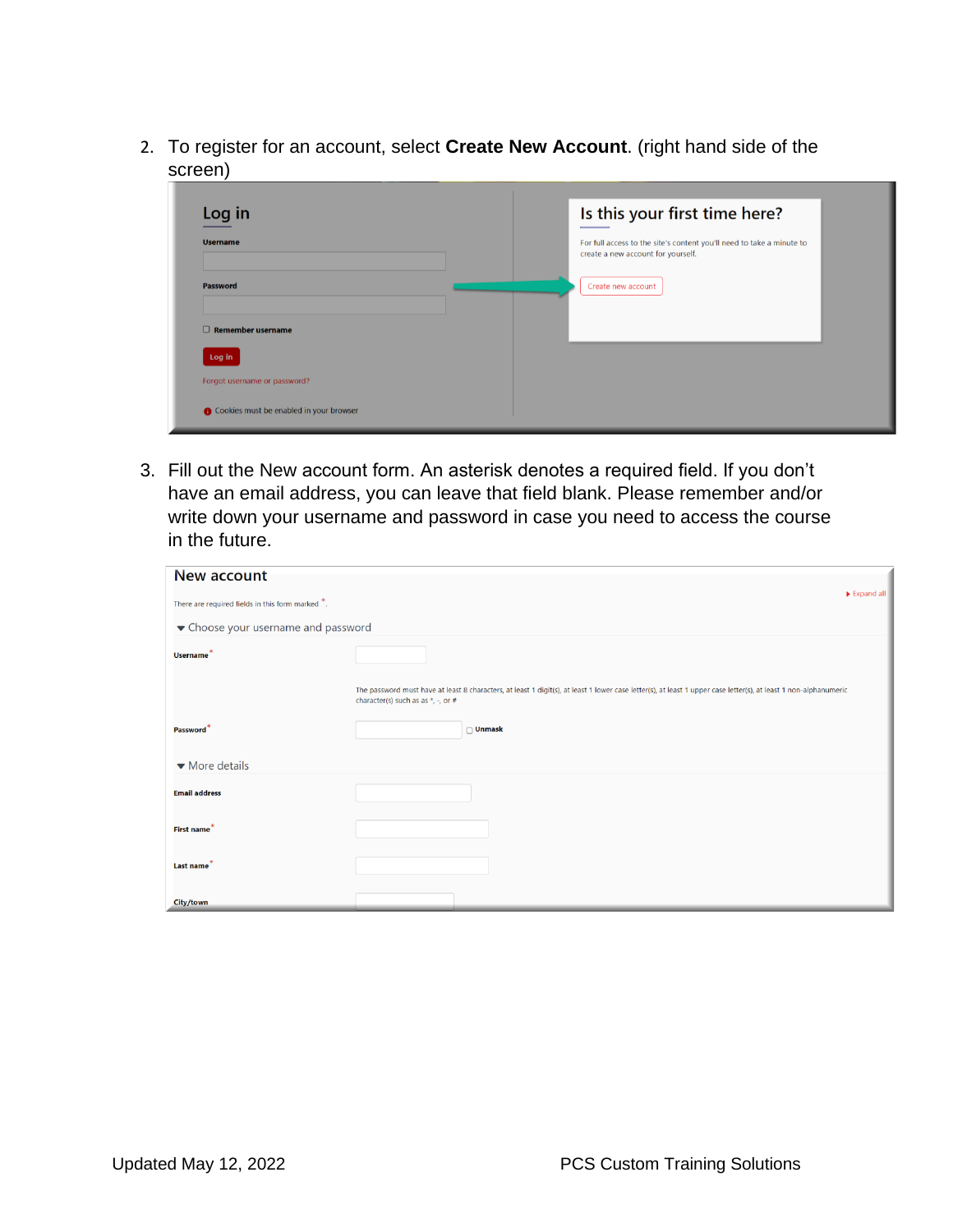4. Select **Request Account** when you are done.

| Last name*                           |                                  |
|--------------------------------------|----------------------------------|
| <b>City/town</b>                     |                                  |
| <b>Country</b>                       | Select a country<br>$\checkmark$ |
| $\blacktriangleright$ About Me       |                                  |
| ▼ About My Company                   |                                  |
| <b>Location</b>                      | Choose $\sim$                    |
| <b>Contractor Company*</b>           | Choose<br>$\checkmark$           |
| <b>Contractor Company Not Listed</b> |                                  |
|                                      | Request account<br>Cancel        |

5. From your dashboard, look under Current Learning. Select the **Walker Emulsions Contractor Safety** course.

| Dashboard / Walker                           |        |                                                     |
|----------------------------------------------|--------|-----------------------------------------------------|
| LAST COURSE ACCESSED                         | $\Box$ | <b>CURRENT LEARNING</b>                             |
| <b>Walker Emulsions Contractor</b><br>Safety |        | walker<br><b>Contractor Safety</b>                  |
| 0%                                           |        | Orientation<br>Walker Emulsions                     |
| MY LEARNING                                  | $\Box$ | <b>Walker Emulsions Contractor</b><br><b>Safety</b> |
| <b>ELearning Plans</b>                       |        | 0%                                                  |
| <b>Bookings</b><br>Record of Learning        |        |                                                     |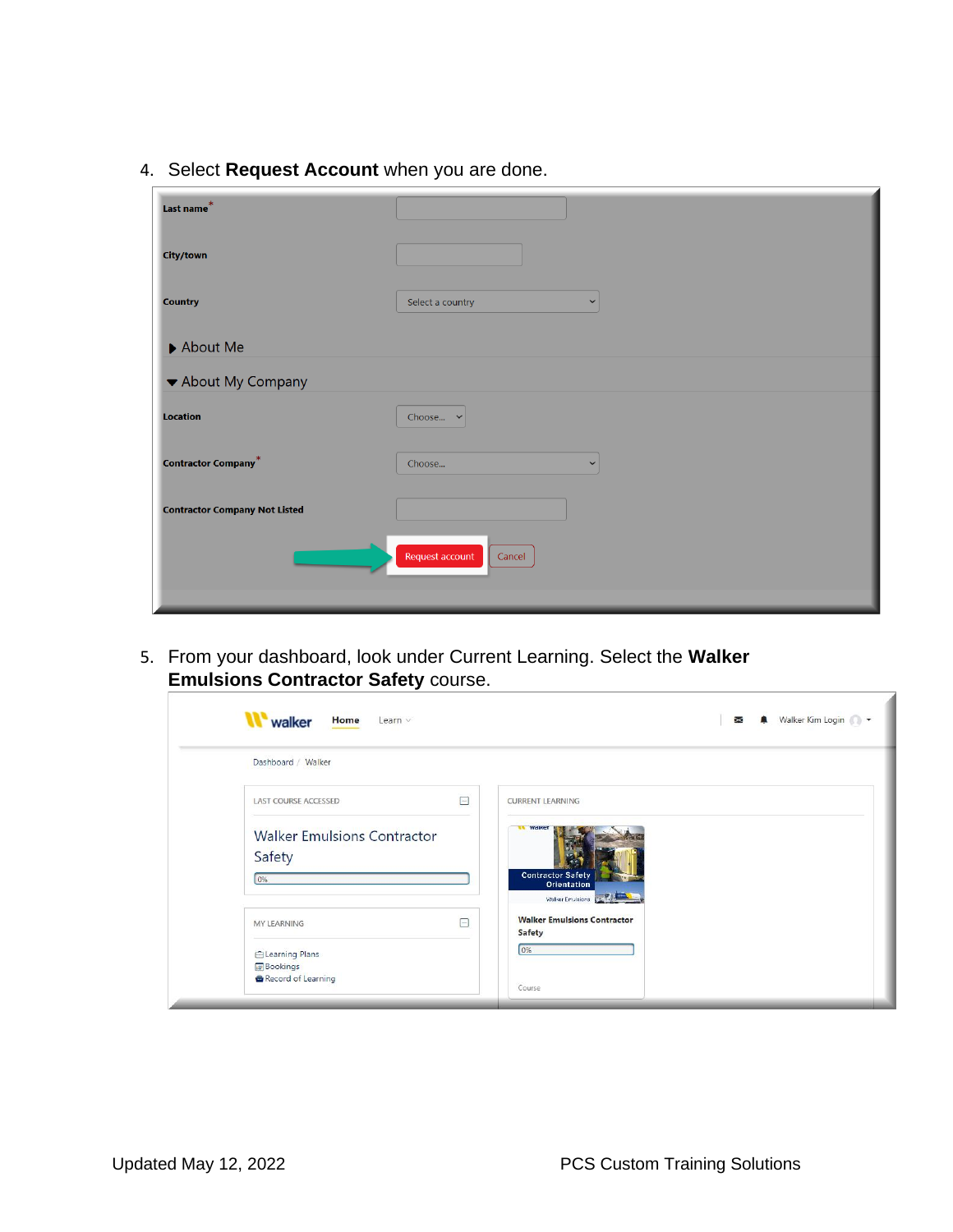6. You will now see the Walker Emulsions Contractor Safety course.

| Home<br>Develop v<br>Learn $\sim$<br>walker                                                                                       | Kim Scott<br>図<br>Reports<br>You are logged in as Demo Walker                                                                                                                                                                                                                                                                                                                                                                                                                                                                                            |         |
|-----------------------------------------------------------------------------------------------------------------------------------|----------------------------------------------------------------------------------------------------------------------------------------------------------------------------------------------------------------------------------------------------------------------------------------------------------------------------------------------------------------------------------------------------------------------------------------------------------------------------------------------------------------------------------------------------------|---------|
| Dashboard / My courses / WCS                                                                                                      |                                                                                                                                                                                                                                                                                                                                                                                                                                                                                                                                                          |         |
| OE<br><b>EMULSIONS CONTRACTOR SAFETY</b>                                                                                          | Your progress O                                                                                                                                                                                                                                                                                                                                                                                                                                                                                                                                          |         |
| $\blacktriangleright$ Participants<br>$\triangleright$ General<br>Contractor Safety<br>$\blacktriangleright$ Technical assistance | <b>Directions</b><br>To access the modules, select the name of the module below. Start with Module 1: Navigation Tips if you want tips on how to navigate this online training. If you feel comfortable taking<br>online training, start with Module 2. You can always return to Module 1 if you need help.<br>After you complete a module, select the Next Activity button below the module. If that button doesn't appear, select Exit Activity to return to this page. You may also use the navigation on<br>the left to access each module in order. |         |
|                                                                                                                                   | <b>Contractor Safety</b>                                                                                                                                                                                                                                                                                                                                                                                                                                                                                                                                 |         |
|                                                                                                                                   | Module 1: Navigation Tips (Optional)                                                                                                                                                                                                                                                                                                                                                                                                                                                                                                                     | $\circ$ |
|                                                                                                                                   | Module 2: Walker Culture and Responsibilities                                                                                                                                                                                                                                                                                                                                                                                                                                                                                                            | $\circ$ |
|                                                                                                                                   | Module 3: General Safety Rules                                                                                                                                                                                                                                                                                                                                                                                                                                                                                                                           | $\circ$ |
|                                                                                                                                   | Module 4: Chemical Safety                                                                                                                                                                                                                                                                                                                                                                                                                                                                                                                                | $\circ$ |
|                                                                                                                                   | Module 5: Cranes, Hoists, and Slings                                                                                                                                                                                                                                                                                                                                                                                                                                                                                                                     | $\circ$ |
|                                                                                                                                   | Module 6: Electrical Safety & Lockout Tagout                                                                                                                                                                                                                                                                                                                                                                                                                                                                                                             | $\circ$ |
|                                                                                                                                   | Module 7: Mobile Equipment, Trenching and Excavations                                                                                                                                                                                                                                                                                                                                                                                                                                                                                                    | $\circ$ |
|                                                                                                                                   | Module 8: Confined Spaces                                                                                                                                                                                                                                                                                                                                                                                                                                                                                                                                | $\circ$ |
|                                                                                                                                   | Module 9: Fire Prevention, Hotwork and Welding                                                                                                                                                                                                                                                                                                                                                                                                                                                                                                           | $\circ$ |
|                                                                                                                                   | Module 10: Working at Height & Fall Protection                                                                                                                                                                                                                                                                                                                                                                                                                                                                                                           | $\circ$ |
|                                                                                                                                   | Module 11: Environmental Reminders & Safety Summary                                                                                                                                                                                                                                                                                                                                                                                                                                                                                                      | $\circ$ |
|                                                                                                                                   | Module 12: COVID-19 Safety                                                                                                                                                                                                                                                                                                                                                                                                                                                                                                                               |         |

7. The course has 11 modules (or sections). If you've never taken web-based training, please start with Module 1 (optional) which will help you learn about how to navigate through the course. If you're familiar with eLearning, you can jump right into Module 2. **You must complete all required modules before starting the quiz.**

| <b>Directions</b>                                                                                                                                                                                                                                                                      |  |
|----------------------------------------------------------------------------------------------------------------------------------------------------------------------------------------------------------------------------------------------------------------------------------------|--|
| To access the modules, select the name of the module below. Start with Module 1: Navigation Tips if you want tips on how to navigate this online training. If you feel comfortable taking<br>online training, start with Module 2. You can always return to Module 1 if you need help. |  |
| After you complete a module, select the Next Activity button below the module. If that button doesn't appear, select Exit Activity to return to this page. You may also use the navigation on<br>the left to access each module in order.                                              |  |
| <b>Contractor Safety</b>                                                                                                                                                                                                                                                               |  |
| Module 1: Navigation Tips (Optional)                                                                                                                                                                                                                                                   |  |
| Module 2: Walker Culture and Responsibilities                                                                                                                                                                                                                                          |  |
| Module 3: General Safety Rules                                                                                                                                                                                                                                                         |  |
| Module 4: Chemical Safety                                                                                                                                                                                                                                                              |  |
| Module 5: Cranes, Hoists, and Slings                                                                                                                                                                                                                                                   |  |
| Module 6: Electrical Safety & Lockout Tagout                                                                                                                                                                                                                                           |  |
| Module 7: Mobile Equipment, Trenching and Excavations                                                                                                                                                                                                                                  |  |
| Module 8: Confined Spaces                                                                                                                                                                                                                                                              |  |
| Module 9: Fire Prevention, Hotwork and Welding                                                                                                                                                                                                                                         |  |
| Module 10: Working at Height & Fall Protection                                                                                                                                                                                                                                         |  |
| Module 11: Environmental Reminders & Safety Summary<br>Module 12-COVID-19 Safety                                                                                                                                                                                                       |  |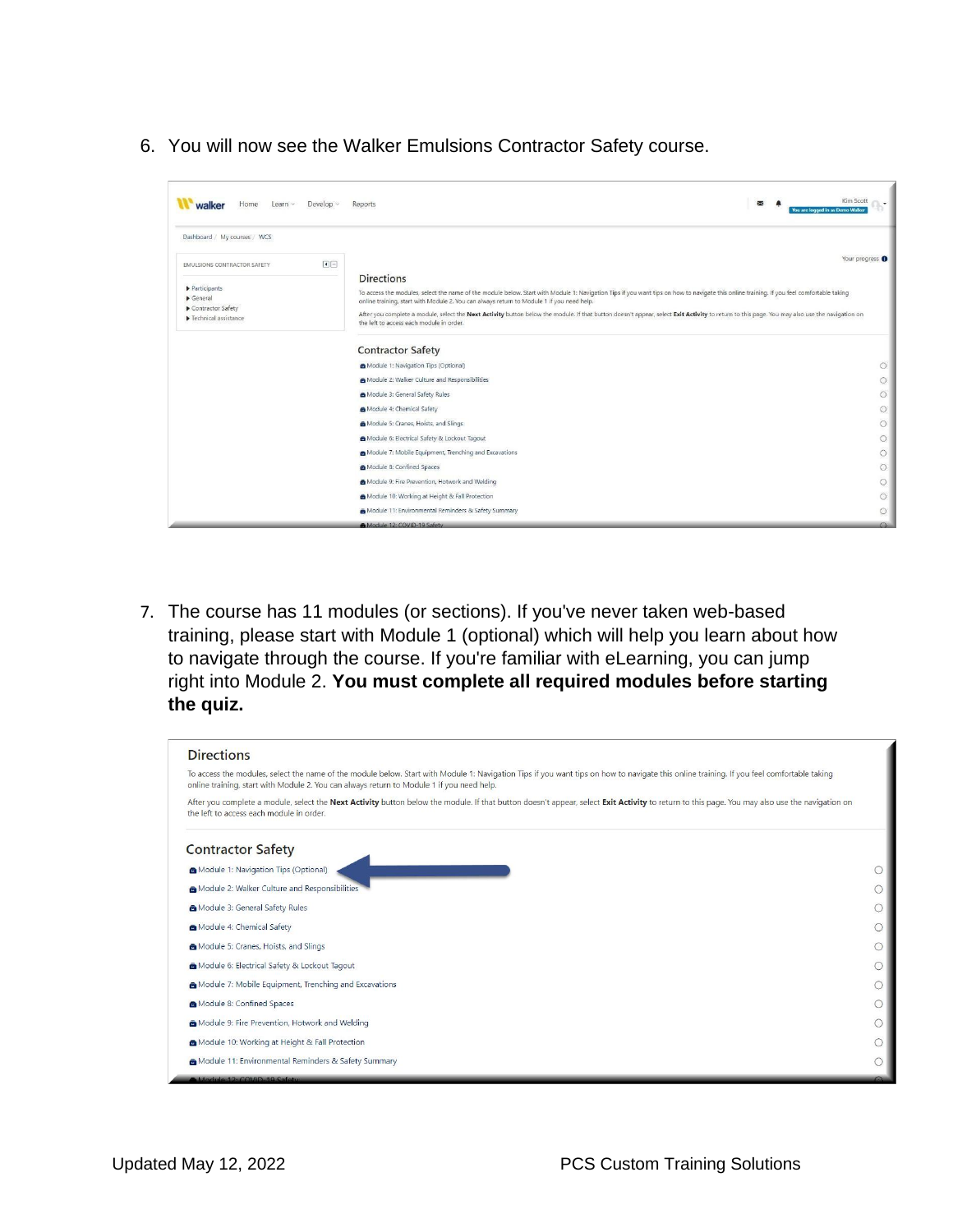8. Once you have completed a module, click the "Next Activity" button on the bottom right hand corner of the course. If this does not work, you can use the menu on the left hand side of the screen to select the next module.

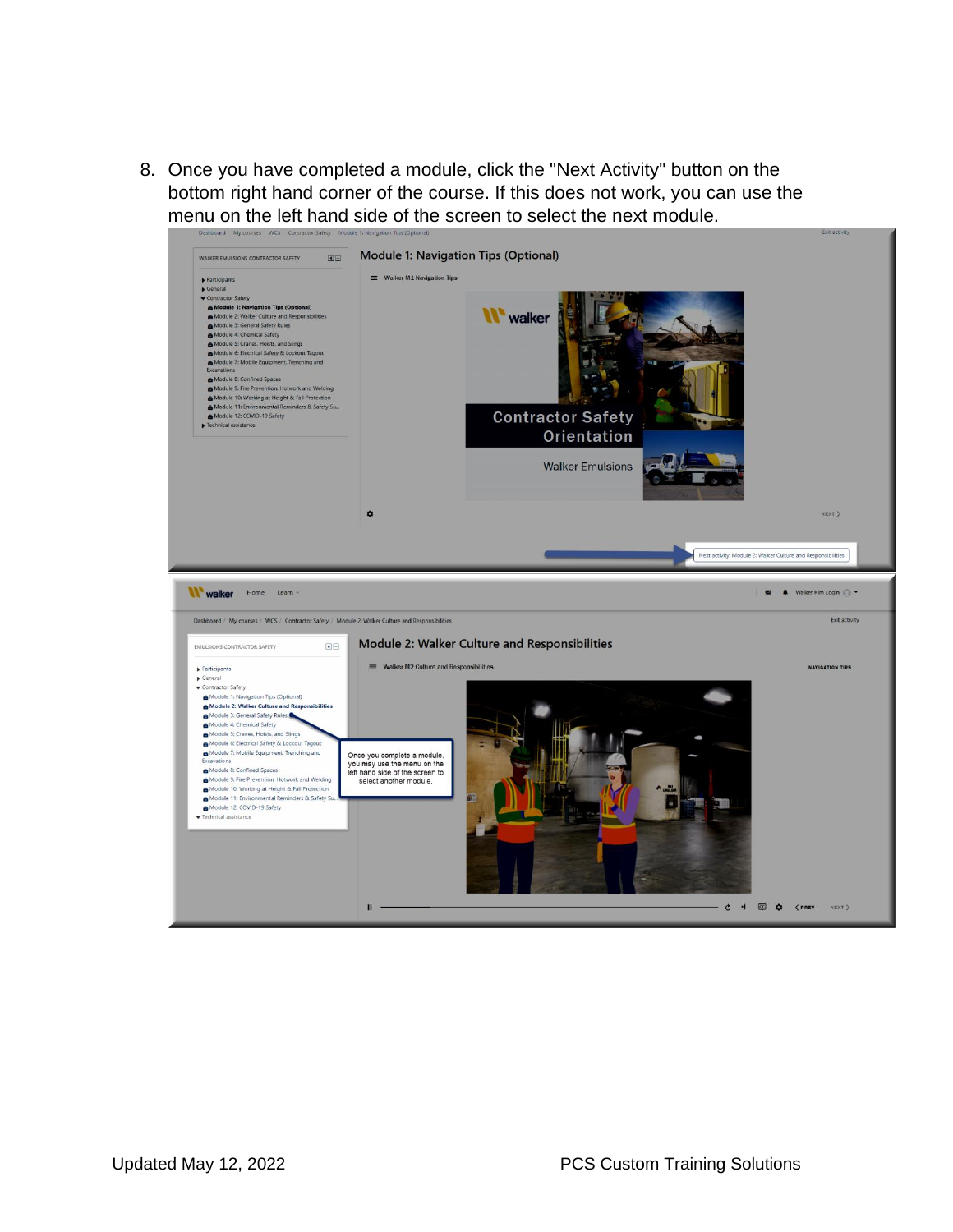## 9. Once you have completed all 11 modules, you can complete the quiz.

| <b>a</b> Quiz                          |                                                                                                |  |
|----------------------------------------|------------------------------------------------------------------------------------------------|--|
|                                        |                                                                                                |  |
| Not available unless:                  |                                                                                                |  |
|                                        | • The activity Module 2: Walker Culture and Responsibilities is marked complete                |  |
|                                        | • The activity Module 3: General Safety Rules is marked complete                               |  |
|                                        | • The activity Module 4: Chemical Safety is marked complete                                    |  |
|                                        | • The activity Module 5: Cranes, Hoists, and Slings is marked complete                         |  |
|                                        | • The activity Module 6: Electrical Safety & Lockout Tagout is marked complete                 |  |
|                                        | • The activity <b>Module 7: Mobile Equipment, Trenching and Excavations</b> is marked complete |  |
|                                        | • The activity Module 8: Confined Spaces is marked complete                                    |  |
|                                        | • The activity Module 9: Fire Prevention, Hotwork and Welding is marked complete               |  |
|                                        | • The activity Module 10: Working at Height & Fall Protection is marked complete               |  |
|                                        | • The activity Module 11: Environmental Reminders & Safety Summary is marked complete          |  |
|                                        | • The activity Module 12: COVID-19 Safety is marked complete                                   |  |
| <b>E</b> Contractor Safety Certificate |                                                                                                |  |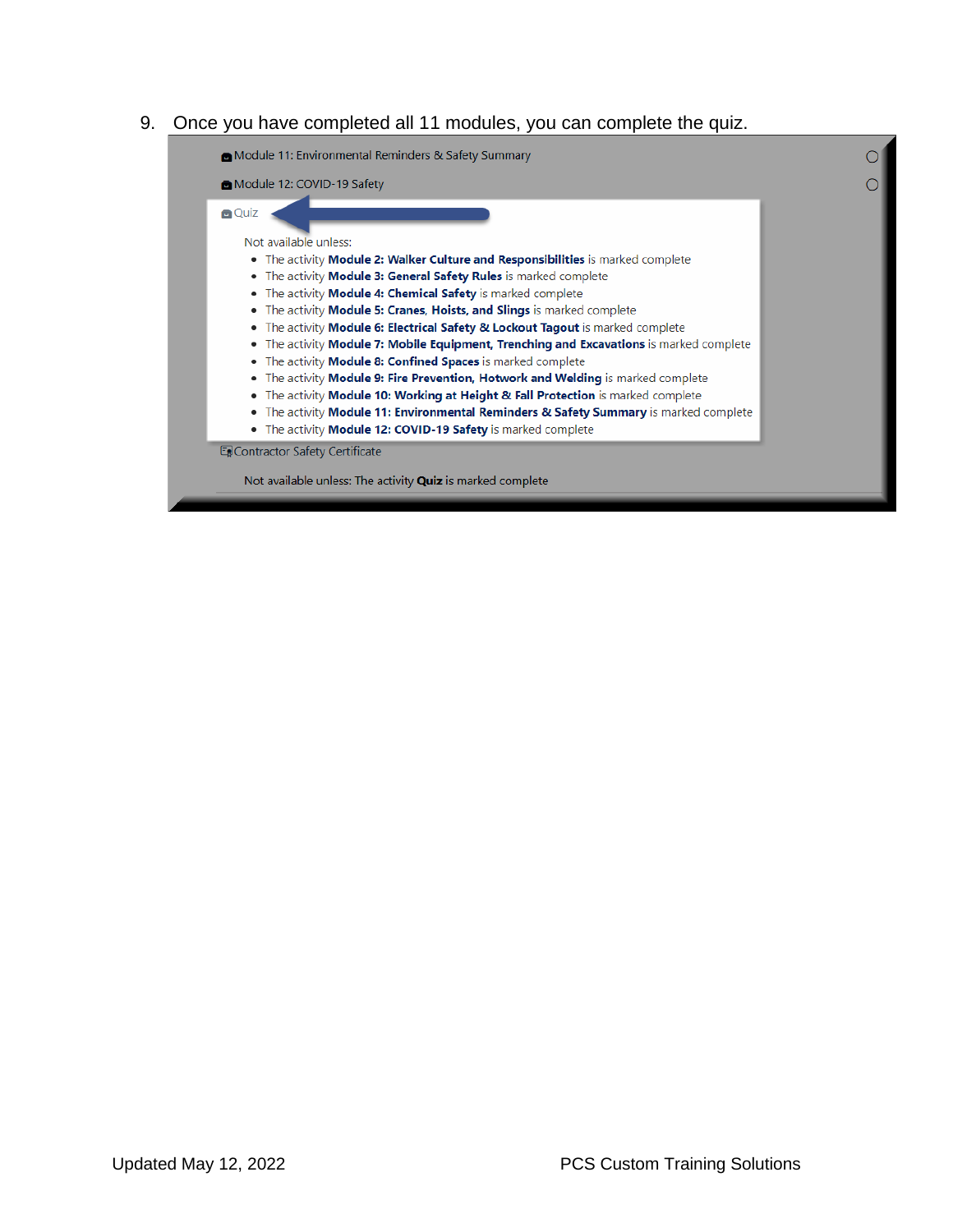10.Once you have successfully passed the quiz with a score of 80%, select the Contractor Safety Certificate. It will be available to view and download. You can also print the certificate to show to your supervisor or Walker contact.

But you are not quite done- there is one more important step!



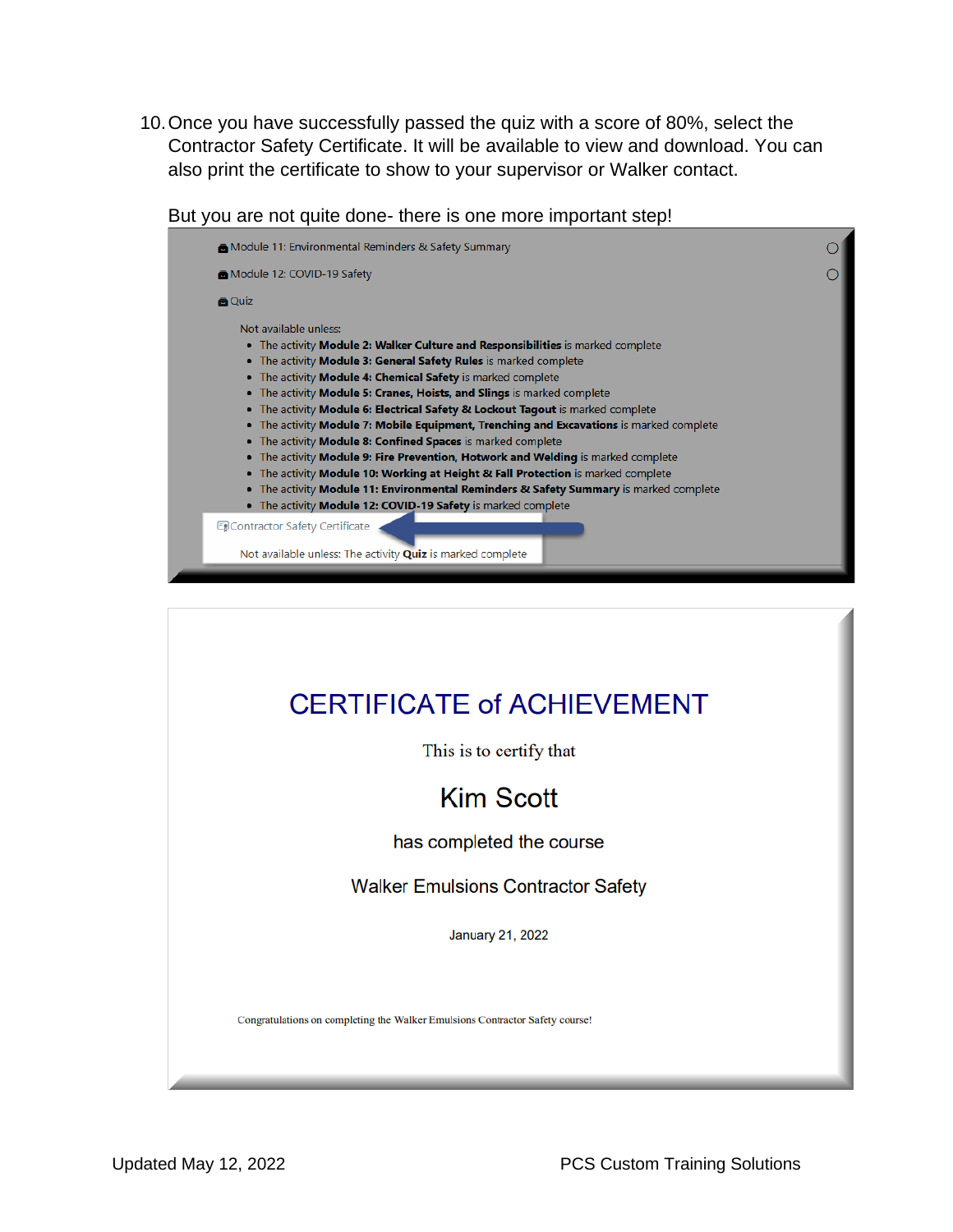11. Lastly, you must log out of Totara. On a shared computer, this will allow the next learner to be able to successfully create their account and complete their course. To do this, click on your profile picture or the arrow next to it. Select Log out.

|                                        | Profile<br>కి                                                     |
|----------------------------------------|-------------------------------------------------------------------|
|                                        | Grades<br>盀<br>Messages<br>Preferences<br>鲿                       |
| s online training. If you feel comfort | English - United                                                  |
| urn to this page. You may also use th  | States (en_us)<br>English (en)<br>Español -<br>Internacional (es) |
|                                        | Log out<br>₿                                                      |
|                                        | $\circ$                                                           |
|                                        | $\frac{1}{2}$                                                     |
|                                        |                                                                   |
|                                        | ⊂                                                                 |

12.You have now successfully completed the Walker Emulsions Contractor Safety Course!